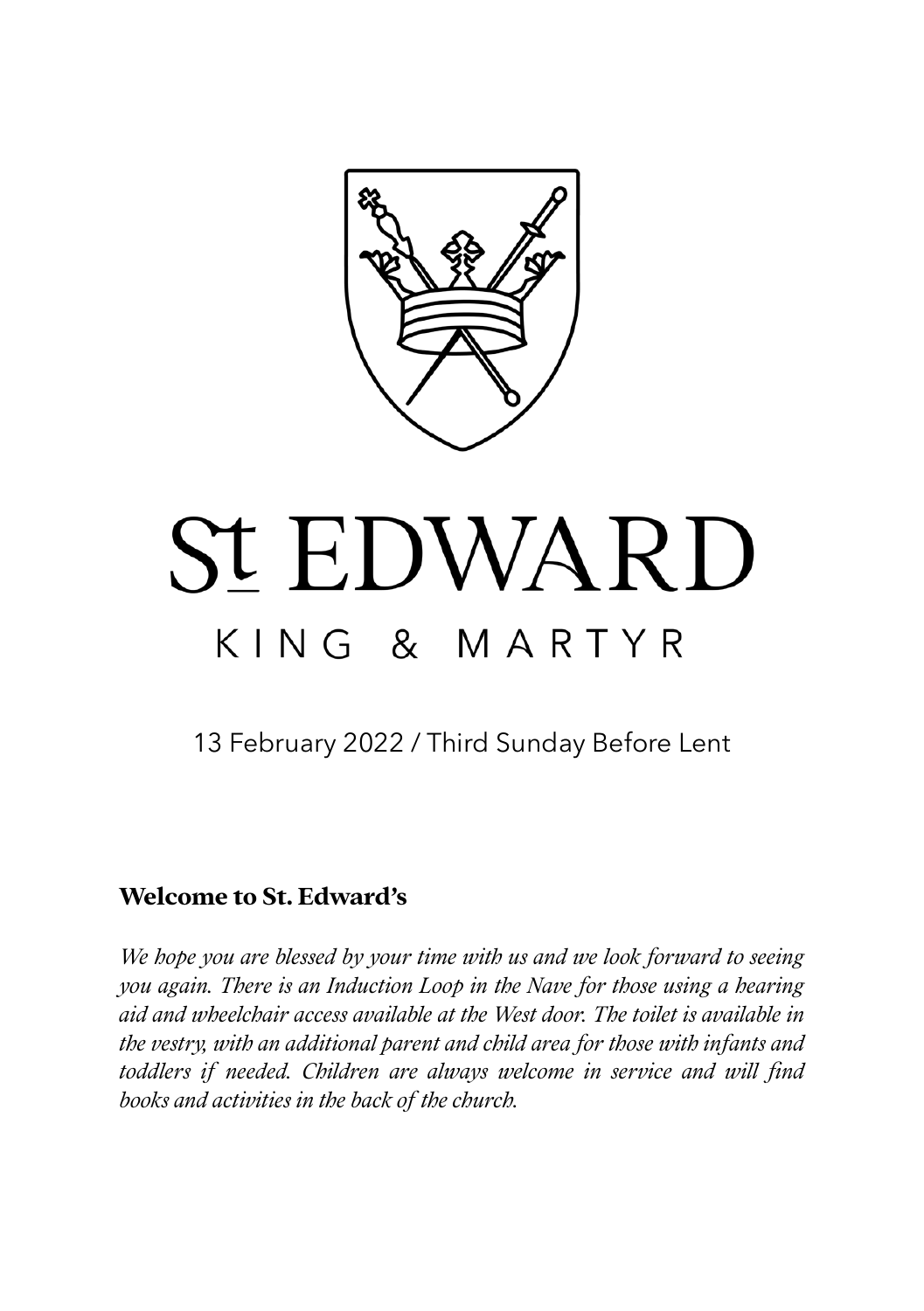## **Hymn 123 -** Jesu, Lover Of My Soul *(We stand to sing)*

#### **The Lord's Prayer** *(Please sit or kneel)*

Our Father, which art in heaven, Hallowed be thy Name, Thy kingdom come, Thy will be done, in earth as it is in heaven. Give us this day our daily bread; And forgive us our trespasses, As we forgive them that trespass against us; And lead us not into temptation, But deliver us from evil. For thine is the kingdom, the power, and the glory, For ever and ever. **Amen.**

# **Opening Collects & Summary of the Law**

**Almighty God, unto whom all hearts be open, all desires known, and from whom no secrets are hid: Cleanse the thoughts of our hearts by the inspiration of thy Holy Spirit, that we may perfectly love thee, and worthily magnify thy holy Name; through Christ our Lord. Amen.** 

Our Lord Jesus Christ said: Hear, O Israel, The Lord our God is one Lord; and thou shalt love the Lord thy God with all thy heart, and with all thy soul, and with all thy mind, and with all thy strength. This is the first commandment. And the second is like, namely this: Thou shalt love thy neighbour as thyself. There is none other commandment greater than these. On these two commandments hang all the Law and the Prophets.

#### **Lord, have mercy upon us, and incline our hearts to keep this law.**

Almighty God, whose kingdom is ever-lasting, and power infinite: Have mercy upon the whole Church; and so rule the heart of thy chosen servant *ELIZABETH*, our Queen and Governor, that she (knowing whose minister she is) may above all things seek thy honour and glory: and that we and all her subjects (duly considering whose authority she hath) may faithfully serve, honour,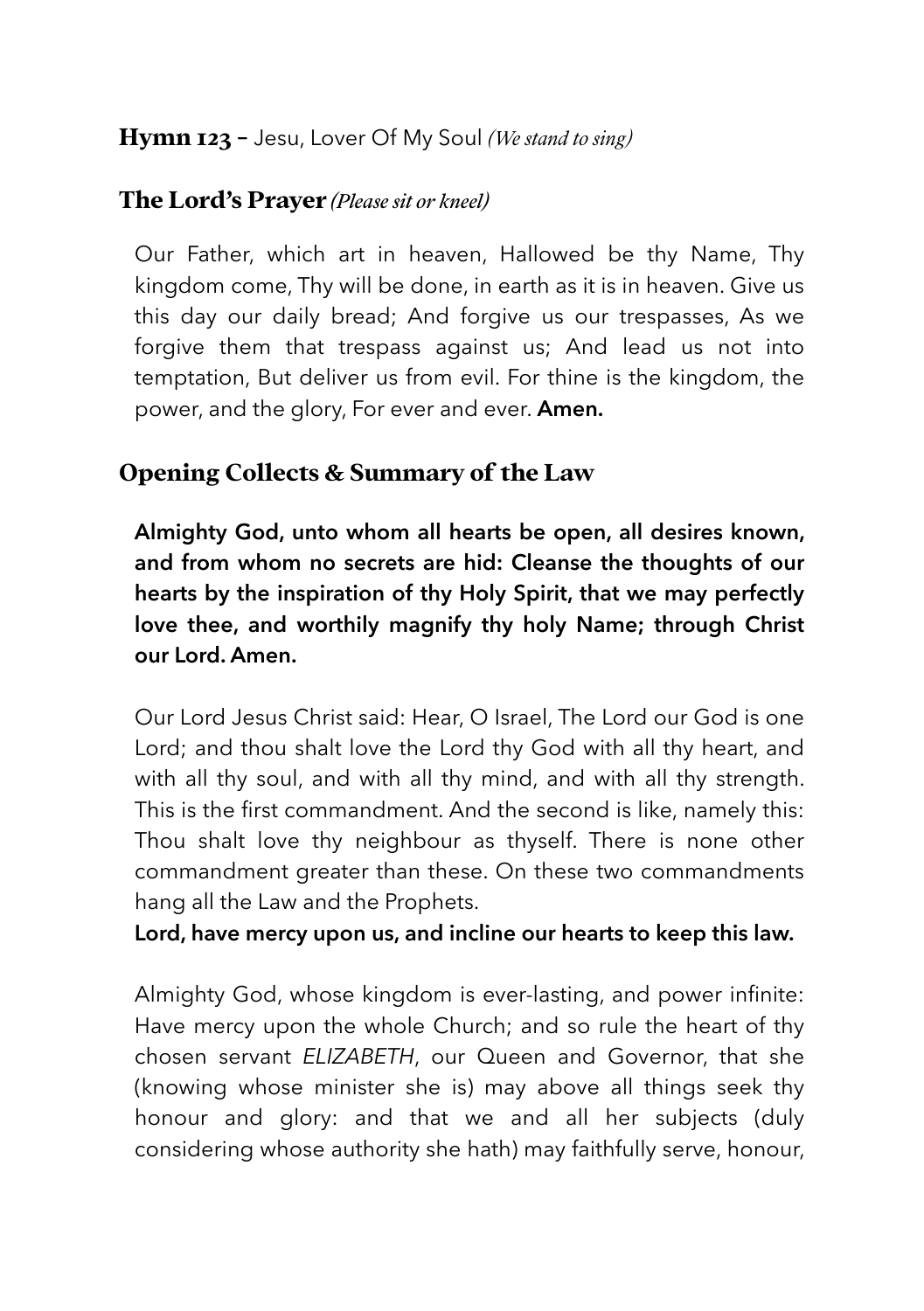and humbly obey her, in thee, and for thee, according to thy blessed Word and ordinance; through Jesus Christ our Lord, who with thee and the Holy Ghost liveth and reigneth, ever one God, world without end. **Amen.**

# **Collect for the Day**

**O Lord, we beseech thee favourably to hear the prayers of thy people; that we, who are justly punished for our offences, may be mercifully delivered by thy goodness, for the glory of thy Name; through Jesus Christ our Saviour, who liveth and reigneth with thee and the Holy Ghost, ever one God, world without end. Amen.** 

# **Old Testament Lesson** (Jeremiah 17.5-10)

5 Thus says the Lord: Cursed are those who trust in mere mortals and make mere flesh their strength, whose hearts turn away from the Lord. 6 They shall be like a shrub in the desert, and shall not see when relief comes. They shall live in the parched places of the wilderness, in an uninhabited salt land.

7 Blessed are those who trust in the Lord, whose trust is the Lord. 8 They shall be like a tree planted by water, sending out its roots by the stream. It shall not fear when heat comes, and its leaves shall stay green; in the year of drought it is not anxious, and it does not cease to bear fruit. 9 The heart is devious above all else; it is perverse — who can understand it? 10 I the Lord test the mind and search the heart, to give to all according to their ways, according to the fruit of their doings.

This is the word of the Lord. **Thanks be to God.**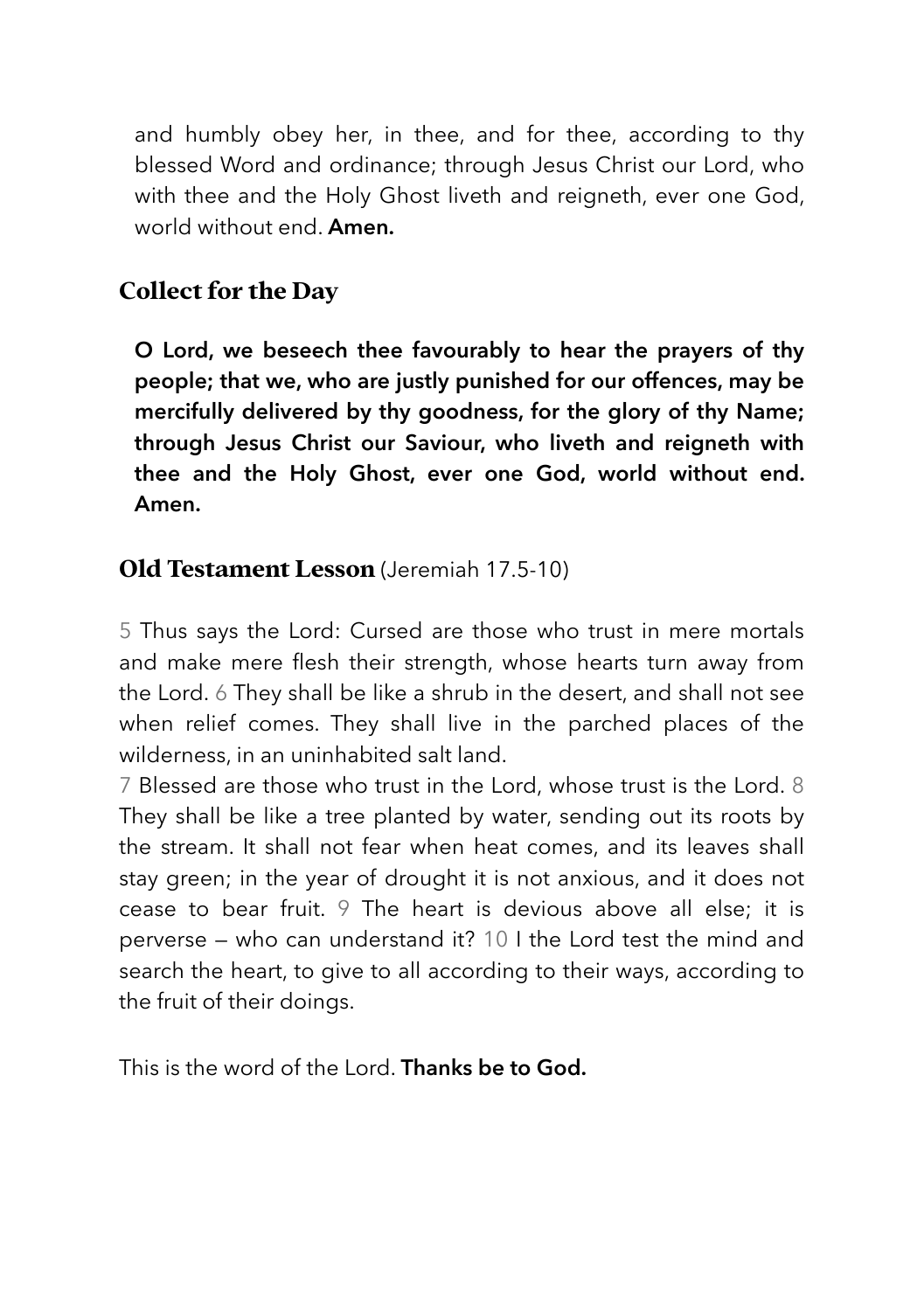# **Psalm 1**

1 Blessed are they who have not walked in the counsel of the wicked, nor lingered in the way of sinners, nor sat in the assembly of the scornful.

2 Their delight is in the law of the Lord and they meditate on his law day and night.

3 Like a tree planted by streams of water bearing fruit in due season, with leaves that do not wither, whatever they do, it shall prosper.

4 As for the wicked, it is not so with them; they are like chaff which the wind blows away.

5 Therefore the wicked shall not be able to stand in the judgement, nor the sinner in the congregation of the righteous. 6 For the Lord knows the way of the righteous, but the way of the wicked shall perish.

# **Glory be to the Father, and to the Son, and to the Holy Ghost; as it was in the beginning, is now, and ever shall be, world without end. Amen.**

## **Gospel** *(We stand as we welcome the Gospel)*

The Lord be with you. **And also with you.** 

Hear the Gospel of our Lord Jesus Christ according to St Luke (6.17-26). **Glory be to Thee, O Lord.** 

17 He came down with them and stood on a level place, with a great crowd of his disciples and a great multitude of people from all Judea, Jerusalem, and the coast of Tyre and Sidon. 18 They had come to hear him and to be healed of their diseases; and those who were troubled with unclean spirits were cured. 19 And all in the crowd were trying to touch him, for power came out from him and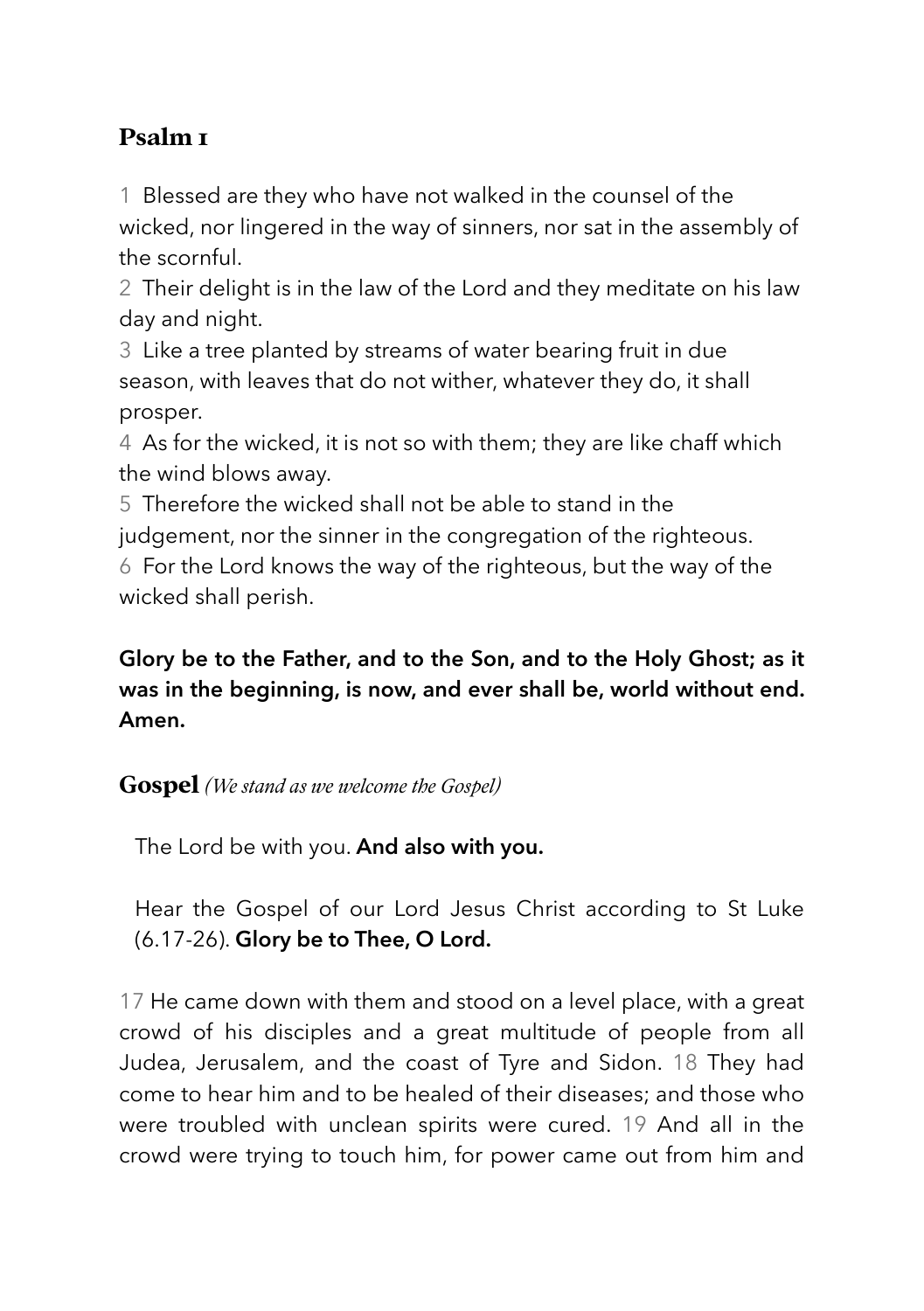healed all of them. 20 Then he looked up at his disciples and said: 'Blessed are you who are poor, for yours is the kingdom of God. 21 Blessed are you who are hungry now, for you will be filled. Blessed are you who weep now, for you will laugh. 22 Blessed are you when people hate you, and when they exclude you, revile you, and defame you on account of the Son of Man. 23 Rejoice on that day and leap for joy, for surely your reward is great in heaven; for that is what their ancestors did to the prophets. 24 But woe to you who are rich, for you have received your consolation. 25 Woe to you who are full now, for you will be hungry. Woe to you who are laughing now, for you will mourn and weep. 26 Woe to you when all speak well of you, for that is what their ancestors did to the false prophets.'

This is the Gospel of the Lord. **Praise be to Thee, O Christ.**

**Sermon** 'Like A Tree Planted By Streams Of Water' – Mark Scarlata

#### **Afrmation of Faith** *(We stand to declare our faith together)*

**I believe in one God, the Father Almighty, Maker of heaven and earth, And of all things visible and invisible:** 

**And in one Lord Jesus Christ, the only-begotten Son of God, Begotten of his Father before all worlds, God of God, Light of Light, Very God of very God, Begotten, not made, Being of one substance with the Father, By whom all things were made: Who for us, and for our salvation came down from heaven, And was incarnate by the Holy Ghost of the Virgin Mary, And was made man, And was crucified also for us under Pontius Pilate. He suffered death and was buried, And the third day he rose again according to the Scriptures, And ascended into heaven, And sitteth on the right hand of the Father. And he shall come again with glory to judge both the quick and the dead: Whose kingdom shall have no end.** *(cont'd overleaf)*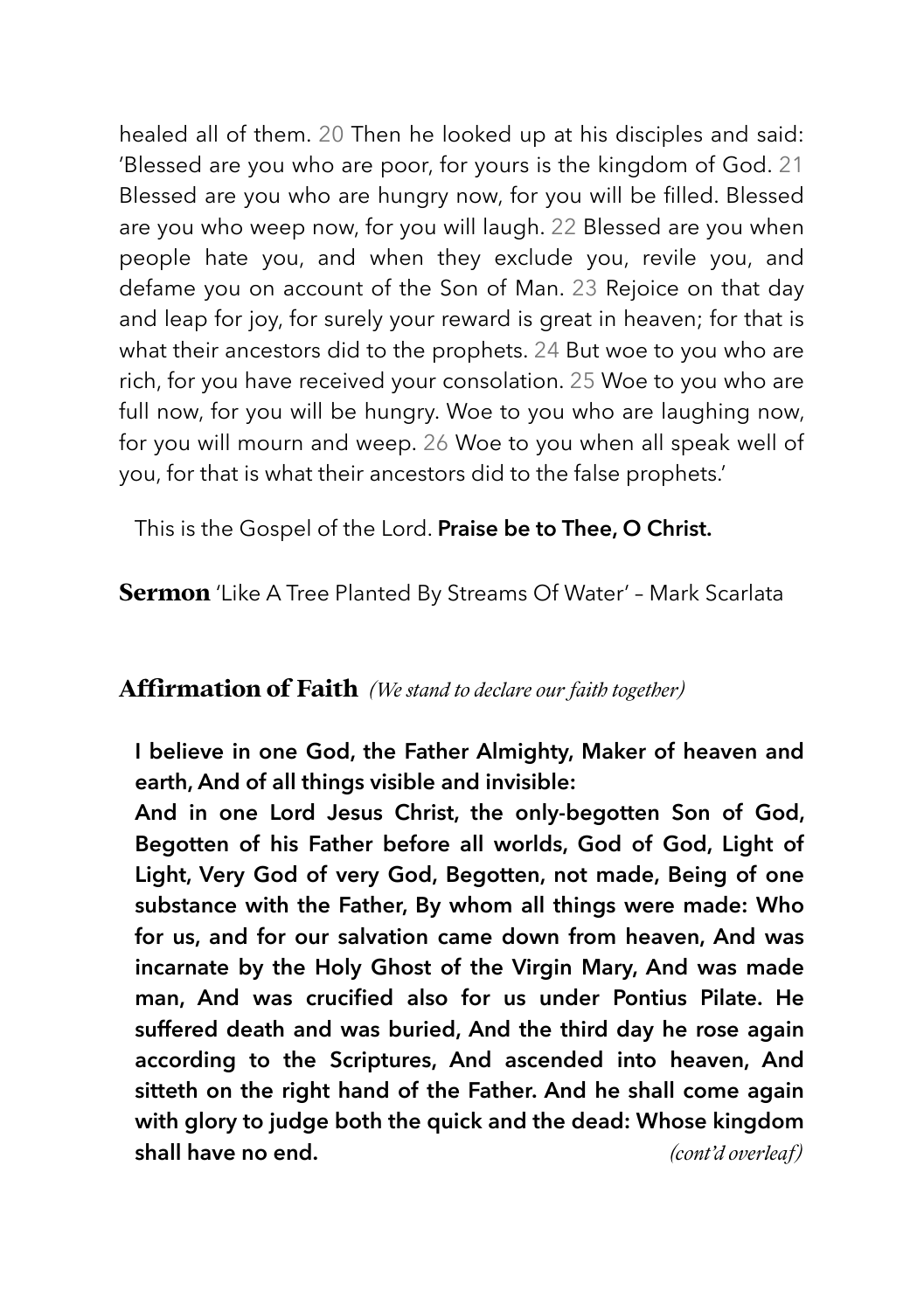**And I believe in the Holy Ghost, The Lord and giver of life, Who proceedeth from the Father and the Son, Who with the Father and the Son together is worshipped and glorified, Who spake by the Prophets. And I believe in one Catholick and Apostolick Church. I acknowledge one Baptism for the remission of sins. And I look for the Resurrection of the dead, And the life of the world to come. Amen.** 

#### **The Peace** *(We stand to share the peace)*

Let your light so shine before men, that they may see your good works, and glorify your Father which is in heaven. *St Matthew 5.16* 

The peace of the Lord be always with you. **And also with you.** 

Let us offer one another a sign of peace.

**Hymn 238** - Blest Are The Pure In Heart *(We stand to sing)*

#### **Prayers of Intercession** *(Please sit or kneel for our intercessions)*

Let us pray for the whole state of Christ's Church militant here in earth.

Almighty and everliving God, who by thy holy Apostle hast taught us to make prayers and supplications, and to give thanks, for all men; We humbly beseech thee most mercifully to receive these our prayers, which we offer unto thy Divine Majesty; beseeching thee to inspire continually the universal Church with the spirit of truth, unity, and concord: And grant, that all they that do confess thy holy Name may agree in the truth of thy holy Word, and live in unity, and godly love.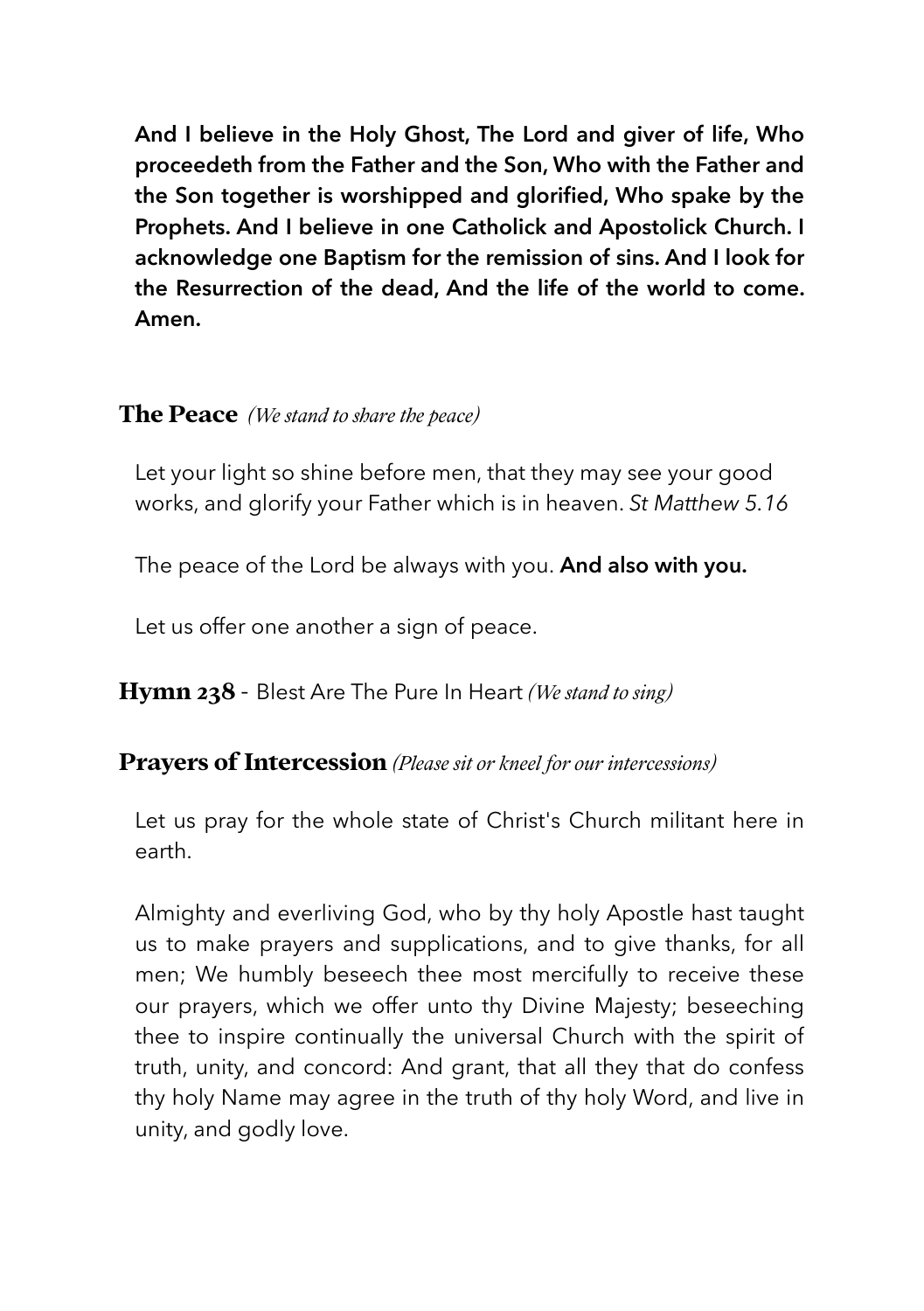We beseech thee also to save and defend all Christian Kings, Princes, and Governors; and specially thy servant Elizabeth our Queen; that under her we may be godly and quietly governed: And grant unto her whole Council, and to all that are put in authority under her, that they may truly and indifferently minister justice, to the punishment of wickedness and vice, and to the maintenance of thy true religion, and virtue.

Give grace, O heavenly Father, to all Bishops and Curates, that they may both by their life and doctrine set forth thy true and lively Word, and rightly and duly administer thy holy Sacraments: And to all thy people give thy heavenly grace; and specially to this congregation here present; that, with meek heart and due reverence, they may hear and receive thy holy Word; truly serving thee in holiness and righteousness all the days of their life.

And we most humbly beseech thee of thy goodness, O Lord, to comfort and succour all them, who in this transitory life are in trouble, sorrow, need, sickness, or any other adversity. And we also bless thy holy Name for all thy servants departed this life in thy faith and fear; beseeching thee to give us grace so to follow their good examples, that with them we may be partakers of thy heavenly kingdom: Grant this, O Father, for Jesus Christ's sake, our only Mediator and Advocate. **Amen.**

# **Confession**

Ye that do truly and earnestly repent you of your sins, and are in love and charity with your neighbours, and intend to lead a new life, following the commandments of God, and walking from henceforth in his holy ways: Draw near with faith, and take this holy Sacrament to your comfort; and make your humble confession to Almighty God, meekly kneeling upon your knees.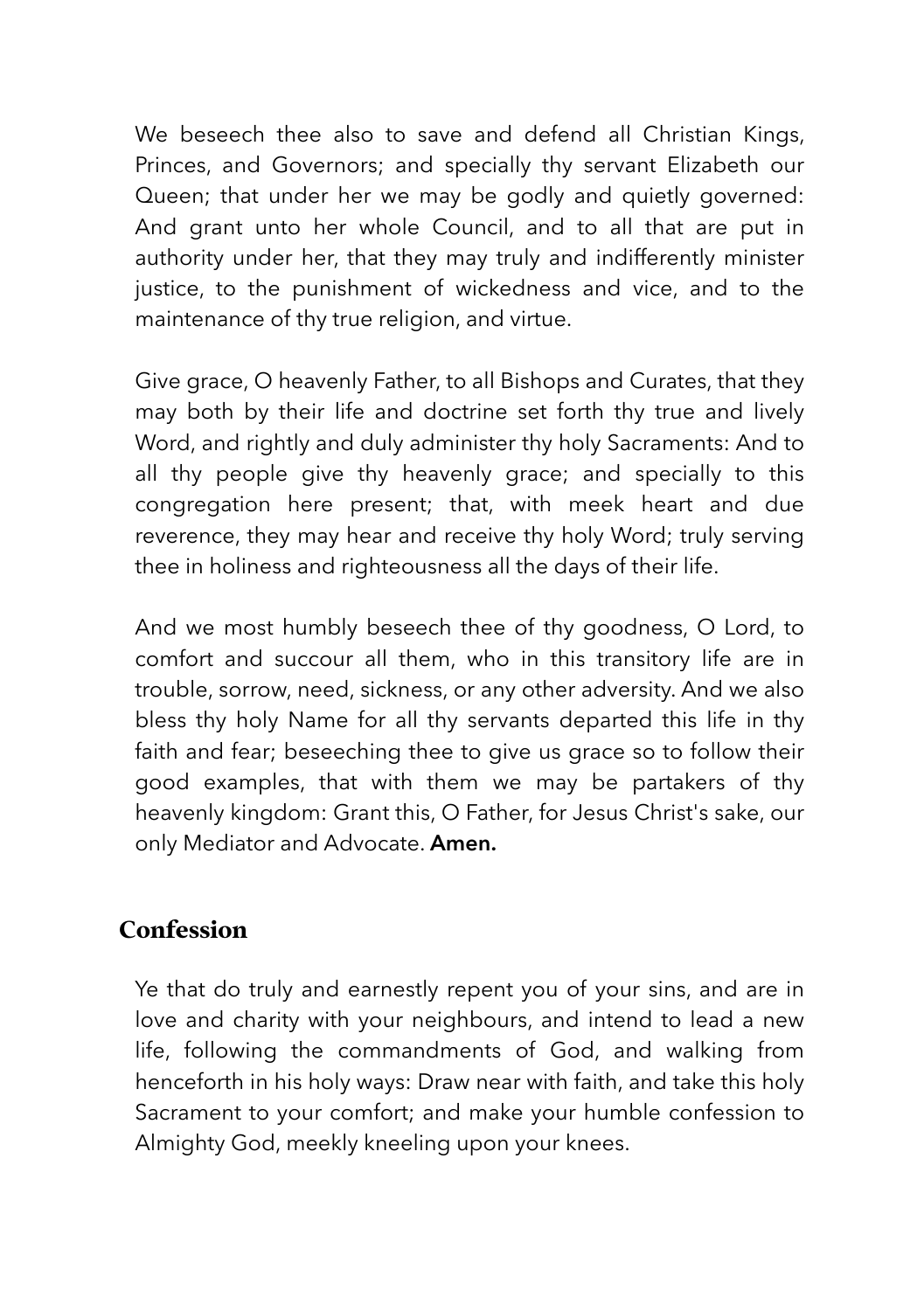**Almighty God, Father of our Lord Jesus Christ, Maker of all things, Judge of all men: We acknowledge and bewail our manifold sins and wickedness, Which we from time to time most grievously have committed, By thought, word, and deed, Against thy Divine Majesty, Provoking most justly thy wrath and indignation against us. We do earnestly repent, And are heartily sorry for these our misdoings; The remembrance of them is grievous unto us; The burden of them is intolerable. Have mercy upon us, Have mercy upon us, most merciful Father; For thy Son our Lord Jesus Christ's sake, Forgive us all that is past; And grant that we may ever hereafter Serve and please thee In newness of life, To the honour and glory of thy Name; Through Jesus Christ our Lord. Amen.** 

Almighty God, our heavenly Father, who of his great mercy hath promised forgiveness of sins to all them that with hearty repentance and true faith turn unto him; Have mercy upon you; pardon and deliver you from all your sins; confirm and strengthen you in all goodness; and bring you to everlasting life; through Jesus Christ our Lord. **Amen.**

Hear what comfortable words our Saviour Christ saith unto all that truly turn to him: 'Come unto me all that travail and are heavy laden, and I will refresh you.' *St. Matthew 11.28*

Hear also what Saint Paul saith. 'This is a true saying, and worthy of all men to be received, that Christ Jesus came into the world to save sinners.' *1 St. Timothy 1.15*

Hear also what Saint John saith. 'If any man sin, we have an Advocate with the Father, Jesus Christ the righteous; and he is the propitiation for our sins.' *1 St. John 2.1*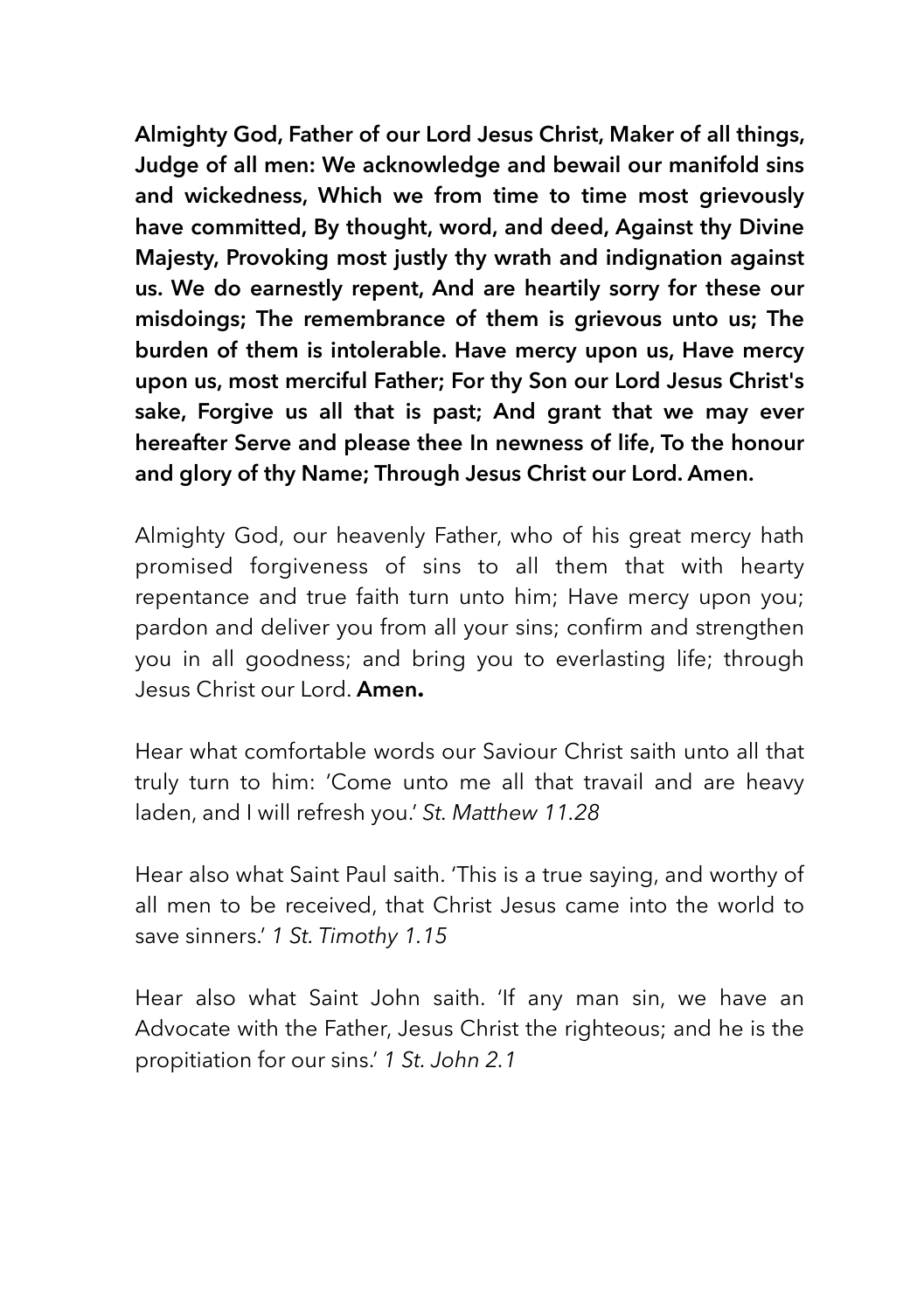# **Holy Communion**

Lift up your hearts. **We lift them up unto the Lord.** 

Let us give thanks unto our Lord God. **It is meet and right so to do.** 

It is very meet, right, and our bounden duty, that we should at all times, and in all places, give thanks unto thee, O Lord, Holy Father, Almighty, Everlasting God. Therefore with Angels and Archangels, and with all the company of heaven, we laud and magnify thy glorious Name; evermore praising thee, and saying:

# **Holy, holy, holy, Lord God of hosts, heaven and earth are full of thy glory: Glory be to thee, O Lord most High. Amen.**

**We do not presume to come to this thy Table, O merciful Lord, trusting in our own righteousness, but in thy manifold and great mercies. We are not worthy so much as to gather up the crumbs under thy Table. But thou art the same Lord, whose property is always to have mercy: Grant us therefore, gracious Lord, so to eat the flesh of thy dear Son Jesus Christ, and to drink his blood, that our sinful bodies may be made clean by his body, and our souls washed through his most precious blood, and that we may evermore dwell in him, and he in us. Amen.** 

Almighty God, our heavenly Father, who of thy tender mercy didst give thine only Son Jesus Christ to suffer death upon the Cross for our redemption; who made there (by his one oblation of himself once offered) a full, perfect, and sufficient sacrifice, oblation, and satisfaction, for the sins of the whole world; and did institute, and in his holy Gospel command us to continue, a perpetual memory of that his precious death, until his coming again: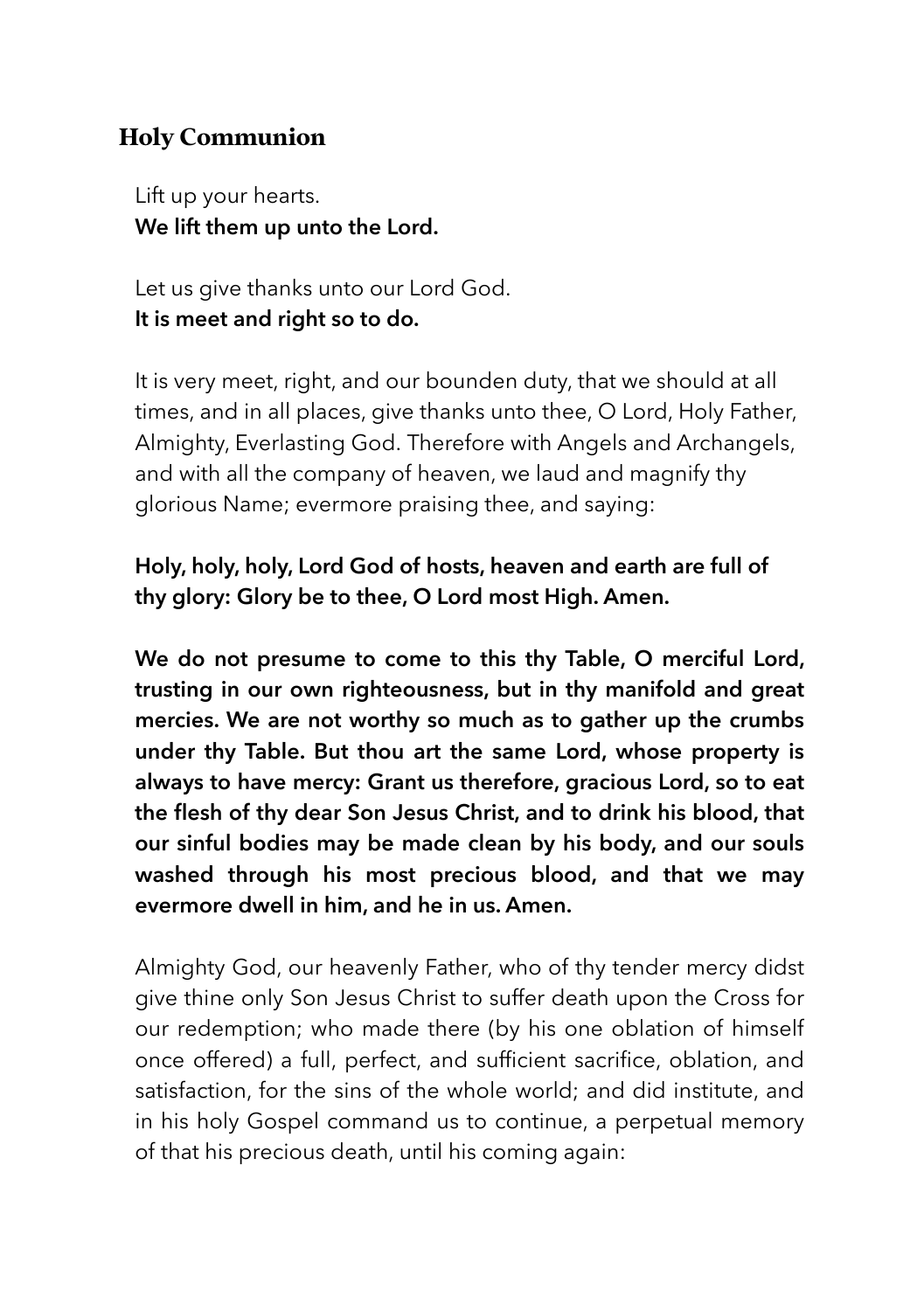Hear us, O merciful Father, we most humbly beseech thee; and grant that we receiving these thy creatures of bread and wine, according to thy Son our Saviour Jesus Christ's holy institution, in remembrance of his death and passion, may be partakers of his most blessed Body and Blood: who, in the same night that he was betrayed, took Bread; and, when he had given thanks, he brake it, and gave it to his disciples, saying, Take, eat; this is my Body which is given for you: Do this in remembrance of me. Likewise after supper he took the Cup; and, when he had given thanks, he gave it to them, saying, Drink ye all of this; for this is my Blood of the New Testament, which is shed for you and for many for the remission of sins: Do this, as oft as ye shall drink it, in remembrance of me. **Amen.**

*(All who regularly receive communion in their church are welcome to receive here. Those who do not receive communion are invited to come forward for a blessing, with their hands downwards on the altar rail. If you require a gluten-free wafer, please raise one finger at the altar rail.)*

**Our Father, which art in heaven, Hallowed be thy Name, Thy kingdom come, Thy will be done, in earth as it is in heaven. Give us this day our daily bread; And forgive us our trespasses, As we forgive them that trespass against us; And lead us not into temptation, But deliver us from evil. For thine is the kingdom, the power, and the glory, For ever and ever. Amen.** 

O Lord and heavenly Father, we thy humble servants entirely desire thy fatherly goodness mercifully to accept this our sacrifice of praise and thanksgiving; most humbly beseeching thee to grant, that by the merits and death of thy Son Jesus Christ, and through faith in his blood, we and all thy whole Church may obtain remission of our sins, and all other benefits of his passion. And here we offer and present unto thee, O Lord, ourselves, our souls and bodies, to be a reasonable, holy, and lively sacrifice unto thee; humbly beseeching thee, that all we, who are partakers of this Holy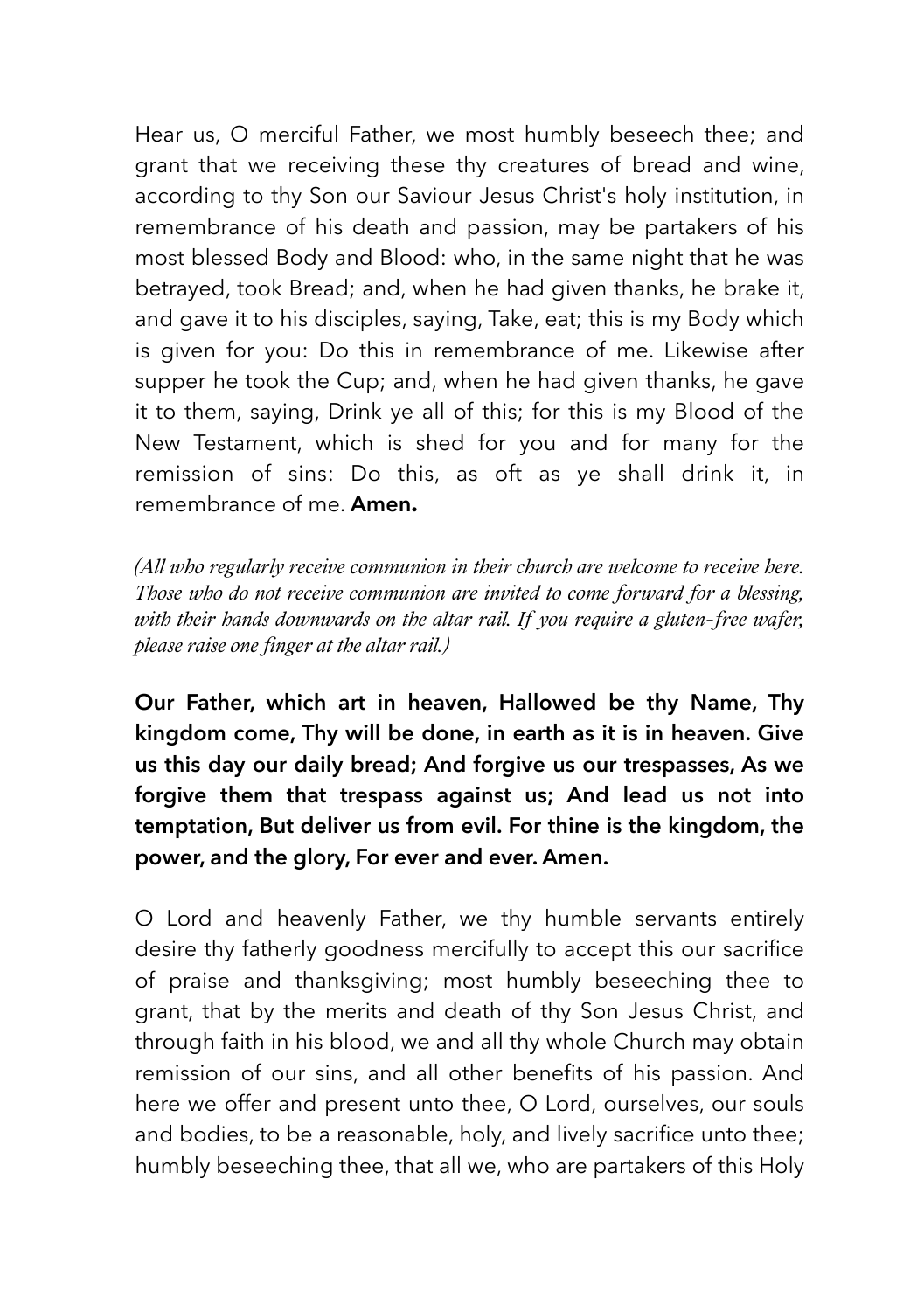Communion, may be fulfilled with thy grace and heavenly benediction. And although we be unworthy, through our manifold sins, to offer unto thee any sacrifice, yet we beseech thee to accept this our bounden duty and service; not weighing our merits, but pardoning our offences, through Jesus Christ our Lord; by whom, and with whom, in the unity of the Holy Ghost, all honour and glory be unto thee, O Father Almighty, world without end. **Amen.**

## **The Gloria** *(We stand to say together)*

**Glory be to God on high, and in earth peace, good will towards men. We praise thee, we bless thee, we worship thee, we glorify thee, we give thanks to thee for thy great glory, O Lord God, heavenly King, God the Father Almighty. O Lord, the onlybegotten Son, Jesu Christ; O Lord God, Lamb of God, Son of the Father, that takest away the sins of the world, have mercy upon us. Thou that takest away the sins of the world, have mercy upon us. Thou that takest away the sins of the world, receive our prayer. Thou that sittest at the right hand of God the Father, have mercy upon us.For thou only art holy; thou only art the Lord; thou only, O Christ, with the Holy Ghost, art most high in the glory of God the Father. Amen.**

**Hymn 192 –** Praise My Soul The King Of Heaven *(We stand to sing)*

## **Notices**

## **Blessing**

The peace of God, which passeth all understanding, keep your hearts and minds in the knowledge and love of God, and of his Son Jesus Christ our Lord: And the blessing of God Almighty, the Father, the Son, and the Holy Ghost, be amongst you and remain with you always. **Amen.**